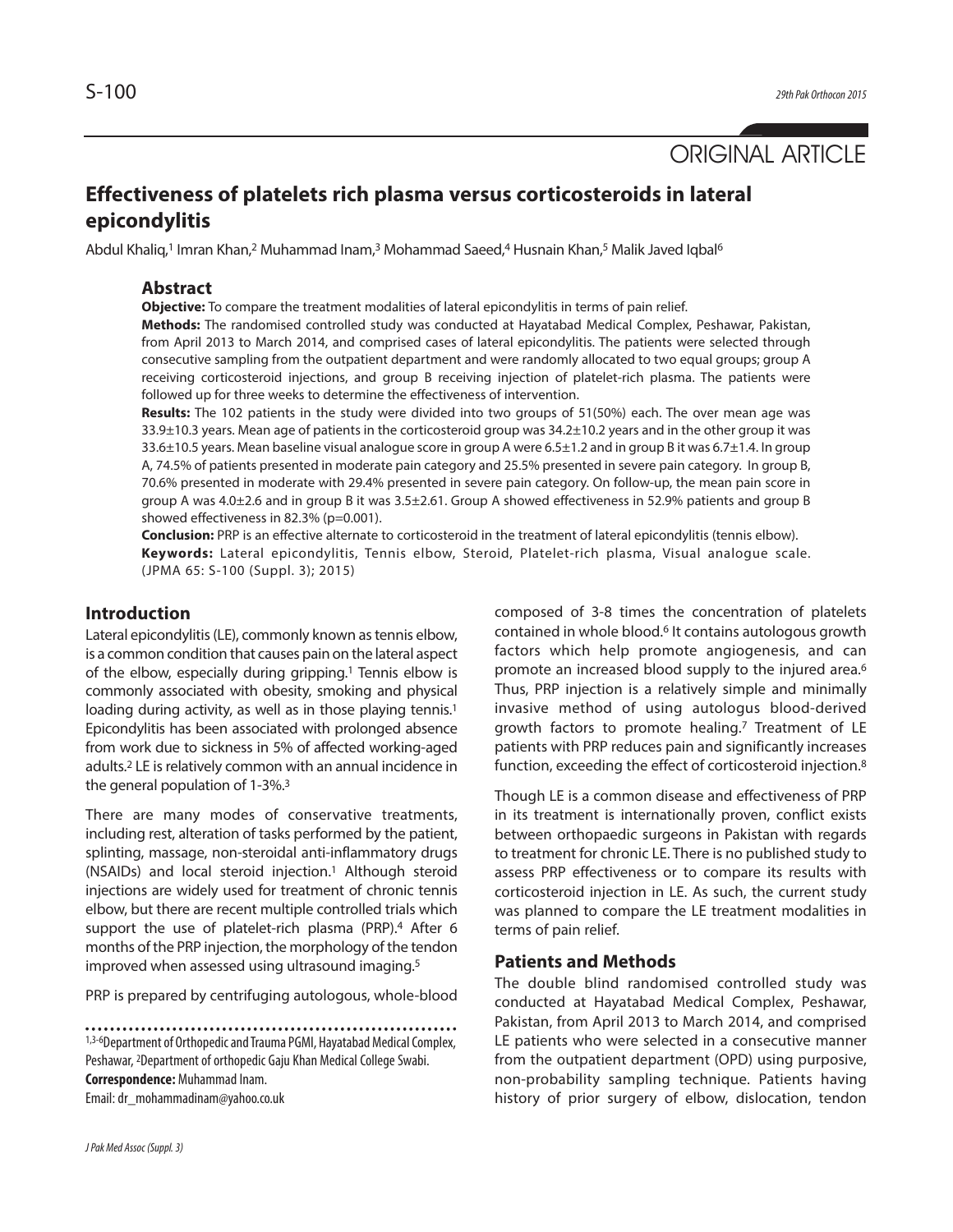ruptures, fractures, cervical, shoulder and wrist pathology, local skin infection or osteomyelitis, rheumatoid arthritis, osteoarthritis (detected by clinical and radiological examination), metabolic diseases (diabetes, osteoporosis, osteomalacia) and neurological diseases were excluded.

After permission from the institutional ethics committee, the degree of pain in each patient at baseline was assessed using visual analogue scale (VAS) (0= no pain; 1-  $3 =$  mild pain;  $4-6 =$  moderate pain;  $7-10 =$  severe pain). The patients were then randomised using the toss method to two equal groups. injections. Patients in group A were injected with 2ml of methylprednisolone acetate plus 1ml of 2% xylocaine around the lateral epicondyle region. In group B, 3ml of PRP was injected in the same location. In both groups peppering technique was used to inject the autologous blood which involves inserting the needle into the tendon, injecting some of the blood, withdrawing without emerging from the skin, slightly redirecting and reinserting.

After the injection, patients in both groups were kept for 30 min under observation in the OPD for hemodynamic stability and were then discharged. All patients in both groups were re-assessed at 3 weeks to determine the effectiveness in terms of improvement in at least one grade of pain on VAS.

Data was analysed using SPSS 17. Descriptive statistics was used to calculate mean and standard deviation (SD) of age. Frequency and percentage was calculated for gender, affected side and efficacy. Efficacy in both groups was compared by using chi square test and p<0.05 was considered significant. Efficacy in both groups was stratified in terms of age, gender and baseline pain.

**Results**

The 102 patients in the study were divided into two groups of 51(50%) each. The overall mean age of patients in both groups was 33.9±10.3 years (range: 17.4-50.5 years). The mean age of patients in group A was 34.2±10.2 years and in group B it was  $33.6\pm10.5$  years (p=0.783).

There were 47% males and 53% females in group A and 41.2% males and 58.8% females in group B (p=0.55).

In group A, the mean baseline VAS was 6.5±1.2 and in group B it was  $6.7 \pm 1.4$  (p=0.519). In group A, 74.5% patients presented in moderate pain category and 25.5%

#### **Table-2:** Outcome.

|                    |                      | Control (N 51) | <b>PRPP(N 51)</b> | Þ     |
|--------------------|----------------------|----------------|-------------------|-------|
| Follow up VAS      |                      | $4.0 + 2.7$    | $3.5 + 2.6$       | 0.372 |
| Follow up VAS Side | No pain              | 3              |                   | 0.432 |
|                    | Mild Pain            | 21             | 27                |       |
|                    | <b>Moderate Pain</b> | 15             | 15                |       |
|                    | Severe Pain          | 12             | 6                 |       |

PRP: Platelet-rich plasma

VAS: Visual analogue scale.

**Table-1:** Baseline Determinants.

|                     |                 | Control(N 51) | <b>PRP(N 51)</b> | <b>R</b> value |
|---------------------|-----------------|---------------|------------------|----------------|
| Age                 | (Mean $\pm$ SD) | $34 + 10$     | $34+1$           | 0.783          |
| Gender              | Male            | 24            | 21               | 0.950          |
|                     | Female          | 27            | 30               |                |
| <b>Baseline VAS</b> | (Mean $\pm$ SD) | $6.6 \pm 1.3$ | $68 + 1.5$       | 0.519          |
| Random VAS          | Moderate        | 36            | 36               | 1.0            |
|                     | Severe          | 15            | 15               |                |

PRP: Platelet-rich plasma. VAS: Visual analogue scale.

|                                |              | <b>Group of the Patients</b> |                         |                                   | <b>Total</b>                |
|--------------------------------|--------------|------------------------------|-------------------------|-----------------------------------|-----------------------------|
|                                |              |                              | <b>Steroid Group</b>    | <b>Platelet Rich Plasma Group</b> |                             |
| Effectiveness of the procedure | Yes          | 27(52.9%)                    |                         | 42(82.3%)                         | 69                          |
|                                | No           | 24(47.05%)                   |                         | 9(17.7%)                          | 33                          |
| Total                          | 51           | 51                           |                         | 102                               |                             |
|                                |              |                              | <b>Chi-Square Tests</b> |                                   |                             |
|                                | <b>Value</b> | df                           | Asymp. Sig. (2-sided)   | Exact Sig. (2-sided)              | <b>Exact Sig. (1-sided)</b> |
| Pearson Chi-Square             | 10.079       |                              | 0.001                   |                                   |                             |
| <b>Continuity Correction</b>   | 8.780        |                              | 0.003                   |                                   |                             |
| Likelihood Ratio               | 10.362       |                              | 0.001                   |                                   |                             |
| <b>Fisher's Exact Test</b>     |              |                              |                         | 0.003                             | 0.001                       |
| Linear-by-Linear Association   | 9.980        |                              | 0.002                   |                                   |                             |
| N of Valid Cases               | 102          |                              |                         |                                   |                             |

**Table-3:** Comparison of effectiveness ( $n = 51$  in each group).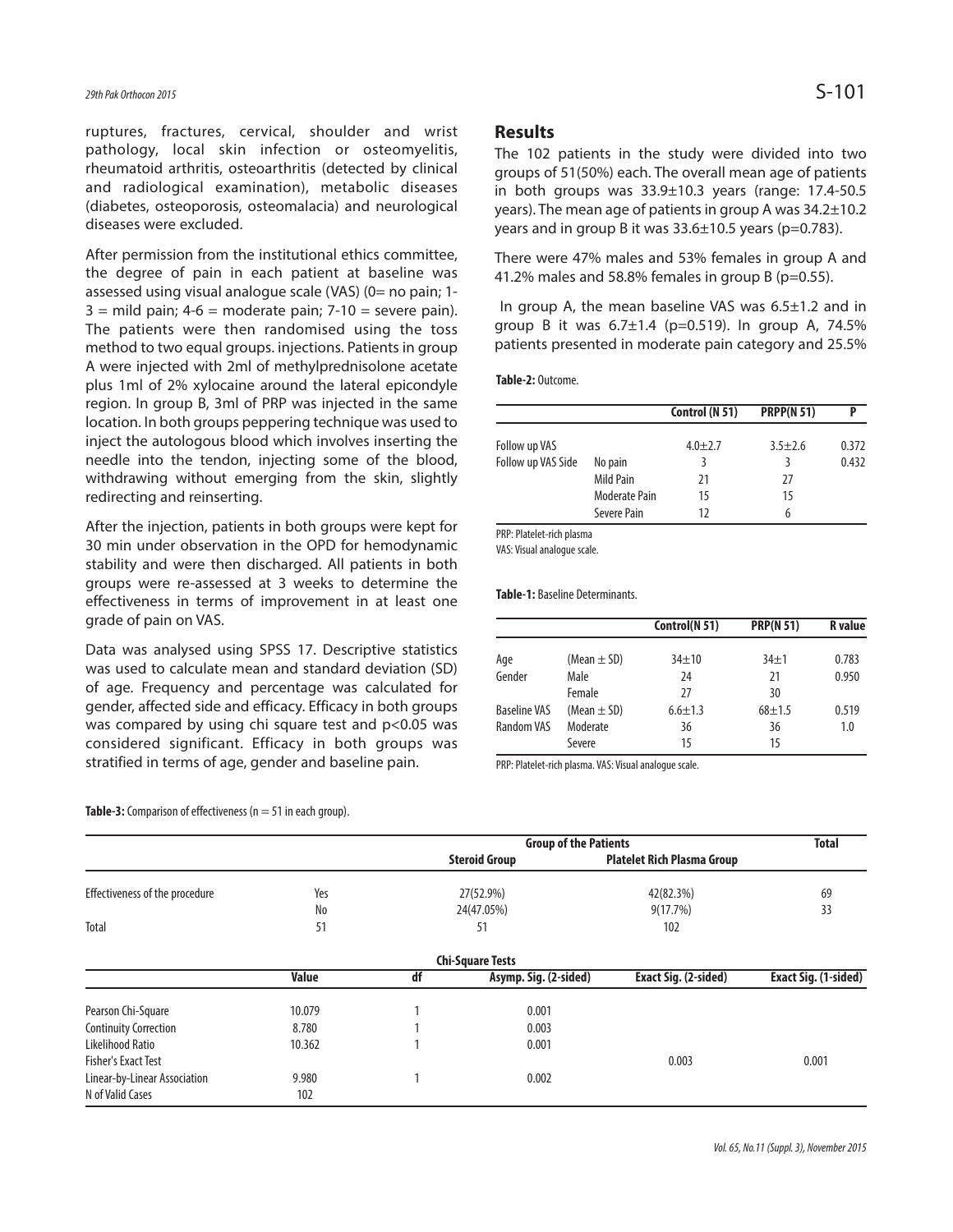in severe pain category. In group B, 70.6% presented in moderate with 29.4% presenting in severe pain category  $(p=1.00)$ .

On follow up, the mean VAS score in group A was  $4.0\pm2.6$ and in group B it was  $3.5\pm2.61$  (p=0.372). On making categories with regards to pain on VAS, most of the patients were in a pain grade below severe pain on VAS (p=0.432) (Table-2).

Group A showed effectiveness in 27(52.9%) patients and group B showed effectiveness in 42(82.3%) patients (Table-3).

# **Discussion**

Lateral epicondylitis (LE) or tennis elbow is an important condition of the upper extremity with an incidence of up to 4-7/1000 patients per year, 9-11 having a substantial impact on athletes and workers. 12 Treatment approaches for LE vary widely and lack definitive evidence. 13 NSAIDs and corticosteroid injections have traditionally been used but have not been shown to be more effective than watchful waiting in the long term. <sup>14</sup> Eccentric exercise regimens have shown some efficacy compared with agegender-activity-matched controls, though a sub-cohort of patients remain refractory. <sup>15</sup> Other non-surgical therapies have been evaluated for LE refractory to such conservative measures; none have been shown to be consistently effective. <sup>16</sup> Polidocanol, prolotherapy, autologous whole blood and PRP injection therapies have reported promising outcomes for LE and other sportsrelated tendinopathies. 17

PRP injections make use of activated platelets which discharge bioactive signalling molecules, including three adhesion molecules and seven growth factors. <sup>18</sup> A thorough review of literature suggested that 21 of 28 clinical reports, largely from the maxillo-facial and wound-care fields, have reported positive PRP effects on bone and wound healing. However, many studies had a small sample size and used different methods for platelet processing, thereby preventing definitive conclusions. 19 Most PRP-related in vitro and animal model science reports come from the orthopaedic literature on bone healing and report a variety of cellular and growth factor effects of potential importance to tendon healing.<sup>19</sup> Studies assessing PRP effects for soft tissue healing showed increased anabolic gene expression in horse flexor tendons and proliferation of tendon cells and production of vascular endothelial growth factor (VEGF). 19,21 Two large animal studies have recently reported improved healing of repaired dog and porcine cruciate ligaments following PRP therapy. 19,20

The current randomised study was designed to test the use of PRP in patients with LE and proved PRP to be effective when compared with corticosteroids. There was a significant difference in decrease of pain following the platelet application after 3 weeks.

Now controversial, the corticosteroid injection was once considered the gold standard in the treatment of LE. However, studies show that it is merely the best treatment option in the short term when compared with physiotherapy and wait-and-see policy. Poor results are often seen after the 12-week follow-up. <sup>17</sup> Treatment with corticosteroids has a high frequency of relapse and recurrence, probably because intra-tendinous injection may lead to permanent adverse changes within the structure of the tendon and because patients tend to overuse the arm after injection as a result of direct pain relief. 17 In a meta-analysis, Smidt et al. 21 showed that the effects of steroid injections — as compared with placebo injection, injection with local anaesthetics, injection with another steroid, or another conservative treatment — are not significantly different in the intermediate and long terms. However, the patients who were examined all had short-term LE. There are various types of surgical procedures for patients with chronic LE. Verhaar et al. 22 noted an improvement in 60% to 70% of the patients after surgical treatment, although higher success rates (80% to 90%) have more recently been reported.<sup>23</sup> Patients, however, remain interested in an alternative to surgical intervention.

In this particular study, we observed a significant difference while we compared the three-week follow-up between corticosteroids and PRP. PRP was found effective in 82.3% compared to corticosteroid injection 52.9% (p=0.001). It has been reported in literature that during the first 2 days of tendon healing, an inflammatory process is initiated by migration of neutrophils and, subsequently, macrophages to the degenerative tissue site. In turn, activated macrophages release multiple growth factors, including platelet-derived growth factor, transforming growth factors alpha and beta, interleukin-1, and fibroblast growth factor. <sup>17</sup> Angiogenesis and fibroplasia start shortly after day 3, followed by collagen synthesis on days 3 to 5. This process leads to an early increase in tendon breaking strength, which is the most important tendon healing parameter, followed by epithelisation and, ultimately, the remodelling process. 24

The results of the present study confirm the suggested positive effect in vivo as described by Mishra et al. <sup>4</sup> They reported a significant improvement of symptoms after 8 weeks in 60% patients treated with PRP versus 16%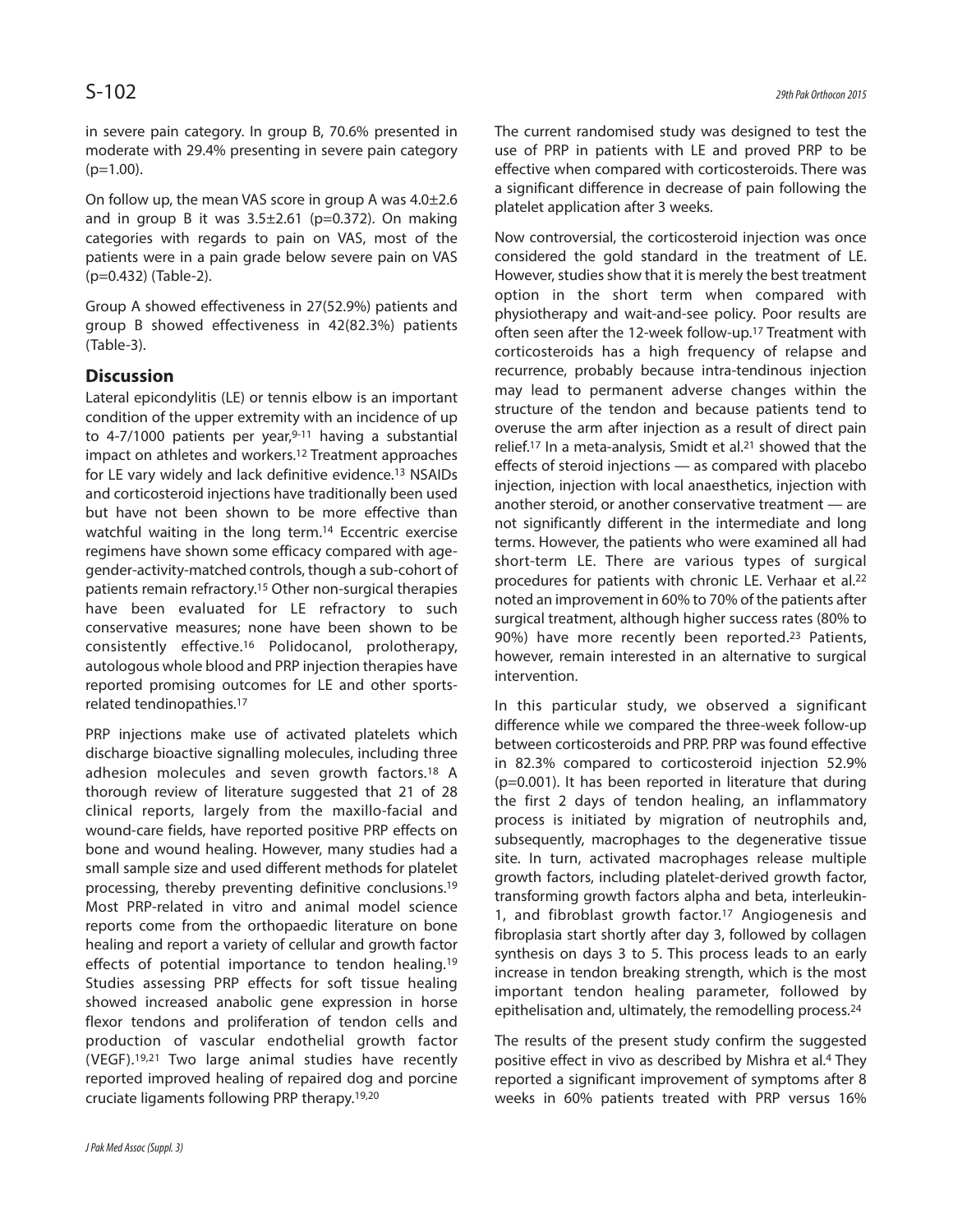patients treated with a local anaesthetic. After 6 months, the improvement in patients treated with PRP was 81%. They compared PRP with a local anaesthetic, which is not an accepted treatment for LE in the Netherlands. Furthermore, they injected only 15 patients with PRP and compared them with 5 patients treated with a local anaesthetic. The study was underpowered and the patients were not randomised.

Our results confirm the results of Edwards and Calandruccio. <sup>25</sup> They injected whole blood into LE patients. Treatment success was seen in 79% patients, but multiple injections were necessary in 32%.

Three weeks were chosen as the cut-off point to consider whether the therapy was successful or not. We know that the natural history of LE predominantly results in healed patients (80%) within 1 year, but all patients in the present study had complaints for at least 6 months. In both groups, each patient had a natural history; as such and because the population was randomized, we can expect natural history to have the same influence on both groups.

The limitation of this study is that all patients had failed previous non-surgical treatments, including prior steroid injections. Furthermore, some patients had a beneficial effect after receiving more than one injection. In our study, a single percutaneous injection of PRP or corticosteroid was used. Repeated injections might be beneficial in patients who had suboptimal results after the initial injection, although no evidence for a beneficial effect of more than one injection exists.

Among other limitations, the small sample size in each arm might have affected the results. Also, the short follow-up as per our resources might also be undertaken into account in future studies as most studies reported in literature have more than a 6-month follow-up. Also, we didn't take into account new or old cases, previously treated or not, and at the same time duration of LE which should affect the results and can be studied in much larger trials in future.

The current study describes the first comparison of PRP with corticosteroid injection as a treatment for LE. It demonstrates that a single injection of PRP improves pain more so than corticosteroid injection. These improvements were sustained over time. Perhaps for athletes it is less optimal, but all depends on the demands of the patient.

# **Conclusion**

PRP is effective in the treatment of LE. We still recommend

further research that may cover complications, have a long follow-up, large sample size and use of multiple injections to generate solid evidence in favour of PRP before recommending it for routine treatment of patients with LE.

### **References**

- 1. Massy-Westropp N, Simmonds S, Caragianis S, Potter A. Autologous blood injection and wrist immobilization for chronic lateral epicondylitis. Adv Orthop 2012; 2012: 387829. doi: 10.1155/2012/387829.
- 2. Walker-Bone K, Palmer KT, Reading I, Coggon D, Cooper C. Occupation and epicondylitis: a population-based study. Rheumatology (Oxford) 2012; 51: 305-10.
- 3. Raman J, MacDermid JC, Grewal R. Effectiveness of different methods of resistance exercises in lateral epicondylosis--a systematic review. J Hand Ther 2012; 25: 5-25.
- 4. Mishra A, Randelli P, Barr C, Talamonti T, Ragone V, Cabitza P. Platelet-rich plasma and the upper extremity. Hand Clin 2012; 28: 481-91.
- 5. Chaudhury S, de La Lama M, Adler RS, Gulotta LV, Skonieczki B, Chang A, et al. Platelet-rich plasma for the treatment of lateral epicondylitis: sonographic assessment of tendon morphology and vascularity (pilot study). Skeletal Radiol 2013; 42: 91-7.
- 6. Nguyen RT, Borg-Stein J, McInnis K. Applications of platelet-rich plasma in musculoskeletal and sports medicine: an evidencebased approach. PMR 2011; 3: 226-50.
- 7. Engebretsen L, Steffen K, Alsousou J, Anitua E, Bachl N, Devilee R, et al. IOC consensus paper on the use of platelet-rich plasma in sports medicine. Br J Sports Med 2010; 44: 1072-81.
- 8. Peerbooms JC, Sluimer J, Bruijn DJ, Gosens T. Positive effect of an autologous platelet concentrate in lateral epicondylitis in a double-blind randomized controlled trial: platelet-rich plasma versus corticosteroid injection with a 1-year follow-up. Am J Sports Med 2010; 38: 255-62.
- 9. Hamilton P. The prevalence of humeral epicondylitis: a survey in general practice. J R Coll Gen Pract 1986; 36: 464-5.
- 10. Kivi P. The etiology and conservative treatment of humeral epicondylitis. Scand J Rehabil Med 1983; 15: 37-41.
- 11. Ono Y, Nakamura R, Shimaoka M, Hiruta S, Hattori Y, Ichihara G, et al. Epicondylitis among cooks in nursery schools. Occup Environ Med 1998; 55: 172-9.
- 12. Ritz BR. Humeral epicondylitis among gas and waterworks employees. Scand J Work Environ Health 1995; 21: 478-86.
- 13. Bisset L, Paungmali A, Vicenzino B, Beller E. A systematic review and meta-analysis of clinical trials on physical interventions for lateral epicondylalgia. Br J Sports Med 2005; 39: 411-22.
- 14. Croisier JL, Foidart-Dessalle M, Tinant F, Crielaard JM, Forthomme B. An isokinetic eccentric programme for the management of chronic lateral epicondylar tendinopathy. Br J Sports Med 2007; 41: 269-75.
- 15. Buchbinder R, Green SE, Youd JM, Assendelft WJ, Barnsley L, Smidt N. Shock wave therapy for lateral elbow pain. Cochrane Database Syst Rev 2005; 4: CD003524.
- 16. Smidt N, van der Windt DA, Assendelft WJ, Devillé WL, Korthals-de Bos IB, Bouter LM. Corticosteroid injections, physiotherapy, or a wait-and-see policy for lateral epicondylitis: a randomised controlled trial. Lancet 2002; 359: 657-62.
- 17. Struijs PA, Smidt N, Arola H, Dijk vC, Buchbinder R, Assendelft WJ. Orthotic devices for the treatment of tennis elbow. Cochrane Database Syst Rev 2002; 1: CD00182.
- 18. Everts PA, Knape JT, Weibrich G, Schönberger JP, Hoffmann J, Overdevest EP, et al. Platelet-rich plasma and platelet gel: a review. J Extra Corpor Technol 2006; 38: 174-87.